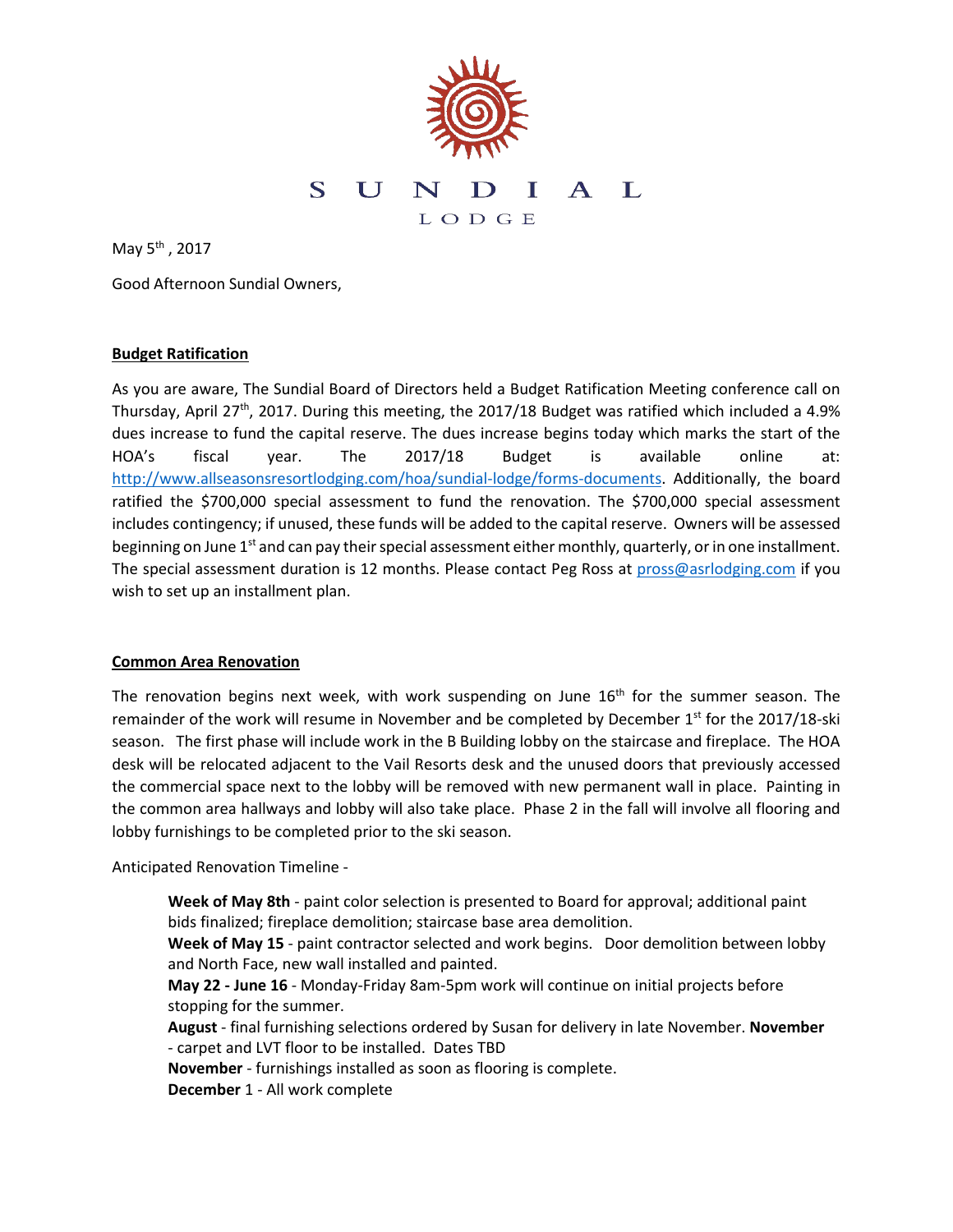A few owners have asked about the process to design and bid the renovation project at Sundial. The HOA Board has worked with local Interior Designer Susan Monahan with Interiors Park City for the last 2 years, along with a design review committee made up of residential unit owners and Board members to develop a comprehensive plan to provide consistency in all common upgrades. The plan and design elements have evolved over the 2 year period based on owner feedback during board meetings, from renderings shared with owners and posted in the lobby, as well an owner Facebook page. The Designer was paid an hourly fee and offered wholesale pricing furnishings, fixtures and décor and also the flooring selected with no mark up. The painting project is the only portion of the project that was bid out to 5 different vendors. Otherwise all aspects of the project are being overseen by onsite HOA management staff or wholesale contract through the designer to ensure great value in the renovation. We are excited to refresh the property and continue to build a firm reputation for Sundial Lodge as a top lodging property at the Canyons Base area.

# **Sundial Lodge Roof**

A concern was raised by two unit owners regarding a change in the eventual budgeted expense related to the roof for Sundial. As the single largest expense in the capital plan, the roof is certainly an important reserve item the Board is watching. The last independent reserve analysis was for the 2014/15 fiscal year and identified the pitched roof as having a 20 year life span with 5 years remaining and a worst case expense for the entire project of \$434,250. Under the current reserve plan, the replacement has been moved out to start in 2023 and 2024 at a cost of \$447,480. The decision was made to move the anticipated replacement out based on the condition of the roof. A roofing contractor was brought in to evaluate the roof and our onsite Maintenance Manager has personal knowledge of the roofing material as it is identical to the shingle materials on his local home that exceeded the anticipated lifespan of 20 years. In addition, over the next 5 years the reserve plan has \$5,000 allocated each year for minor repairs to address any localized issues. We have two buildings with many roof lines that will not fail at the same time. At this time there are no known leaks in the roof for either building. For these reasons the Board felt comfortable in moving the project out as currently budgeted.

### **Copper Pipe Replacement**

The Association is in the process of replacing many copper pipes that circulate water through the building. These pipes have a constant flow of water through them and due to Park City's hard water, the abrasive nature of the water breaks down the copper walls of the pipe over time causing pinhole cracks that will leak before eventually bursting. Maintenance Manager Ron Brenner is a Master Plumber and is overseeing the replacement of problematic pipes that are located primarily on the  $5<sup>th</sup>$  floor in both buildings. The work is scheduled to be completed in May.

### **Canyons Master Plan**

There continues to be questions and comments by Sundial Lodge owners and surrounding property owners regarding the proposed building heights and density changes for the adjacent land to be developed under the Canyons Master Plan. See the link below for a recent Park Record article that explains further:

**[http://www.parkrecord.com/news/summit-county/height-amendment-in-proposed-canyons-master](http://www.parkrecord.com/news/summit-county/height-amendment-in-proposed-canyons-master-plan-raises-concerns/)[plan-raises-concerns/](http://www.parkrecord.com/news/summit-county/height-amendment-in-proposed-canyons-master-plan-raises-concerns/)**